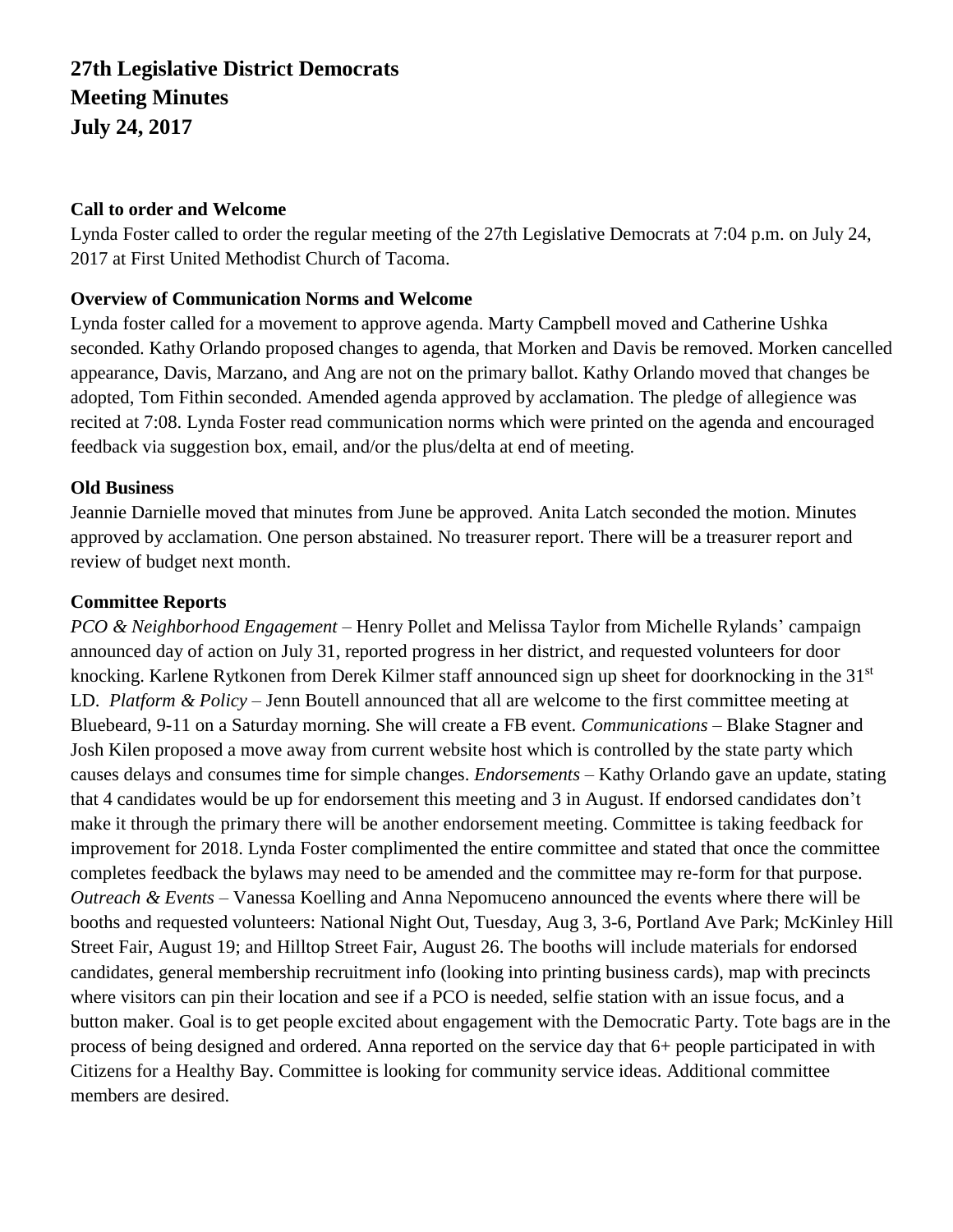## **Endorsements**

Meeting facilitation was passed to Jennifer Boutell who presented an overview of the endorsement committee process and order of operations.

## Metro Parks Position 4

Andrea Smith spoke on their own behalf for the endorsement.

Chris Van Vechten reported that the committee had misgivings and concerns and has a unanimous decision that Smith is not qualified for the position and do not recommend an endorsement

Tom Hilyard moved and spoke on behalf of endorsement. Laurie Jinkins seconded the motion. Celine Burris spoke against endorsement based on Smith not requesting endorsement by labor. Laurie Jinkins spoke on behalf of the endorsement based on Smith's advocacy of the Eastside Community Center, actions supporting labor, and her collaboration at the state level with the health department. Tom Fithin began to speak on behalf but was called out of order. Ballot #1 was used. 60% threshold was 25 votes. 36 voted in favor. Endorsement was approved.

## Port of Tacoma Commissioner Pos. 1

No one attended to speak on behalf of Eric Holdeman for the endorsement. Chris Van Vechten reported that the committee failed to reach consensus. During lightning round, Holdeman answered no in response to the question about reproductive rights. The committee found that there were other ideological disagreements. After one minute for discussion, no one moved for endorsement.

## City Council Pos. 4

Kevin Grossman spoke on their own behalf for the endorsement. Chris Van Vechten reported that the committee was unanimous in finding Grossman qualified and deserving. After Pierce County endorsement process this consensus was broken. Final decision is that Grossman is qualified but no recommendation for endorsement. After 2 minutes of open discussion, Kit Burns moved and spoke on behalf of the endorsement. Josh Kilen seconded the motion. Shannon Erun spoke in opposition based on Grossman's support of privatization of some school district positions. Ballot #2 was used. 60% threshold was 25 votes. 17 voted in favor. Endorsement was not granted.

# Port of Tacoma Commissioner Pos. 4

Donald Meyer spoke on their own behalf for the endorsement. Chris Van Vechten reported that the committee was unanimous in their support, finding Meyer qualified. Bill Baarsma moved and spoke on behalf of the endorsement. Tom Hilyard seconded the motion. No one spoke in opposition. Ballot #3 was used. 60% threshold was 23. 35 voted in favor. Endorsement was approved.

#### **State Legislature Update**

For 32 minutes, Representative Laurie Jinkins spoke about the legislative session, gave updates on the state budget progress, and answered questions.

# **Plus/Delta**

+ Good consistency in endorsement process

**Δ** More kid friendly

**Δ** Need to anticipate that PCCDC approves new PCOs each April (connect with relevant orgs that don't reach out to us, like PCCDC)